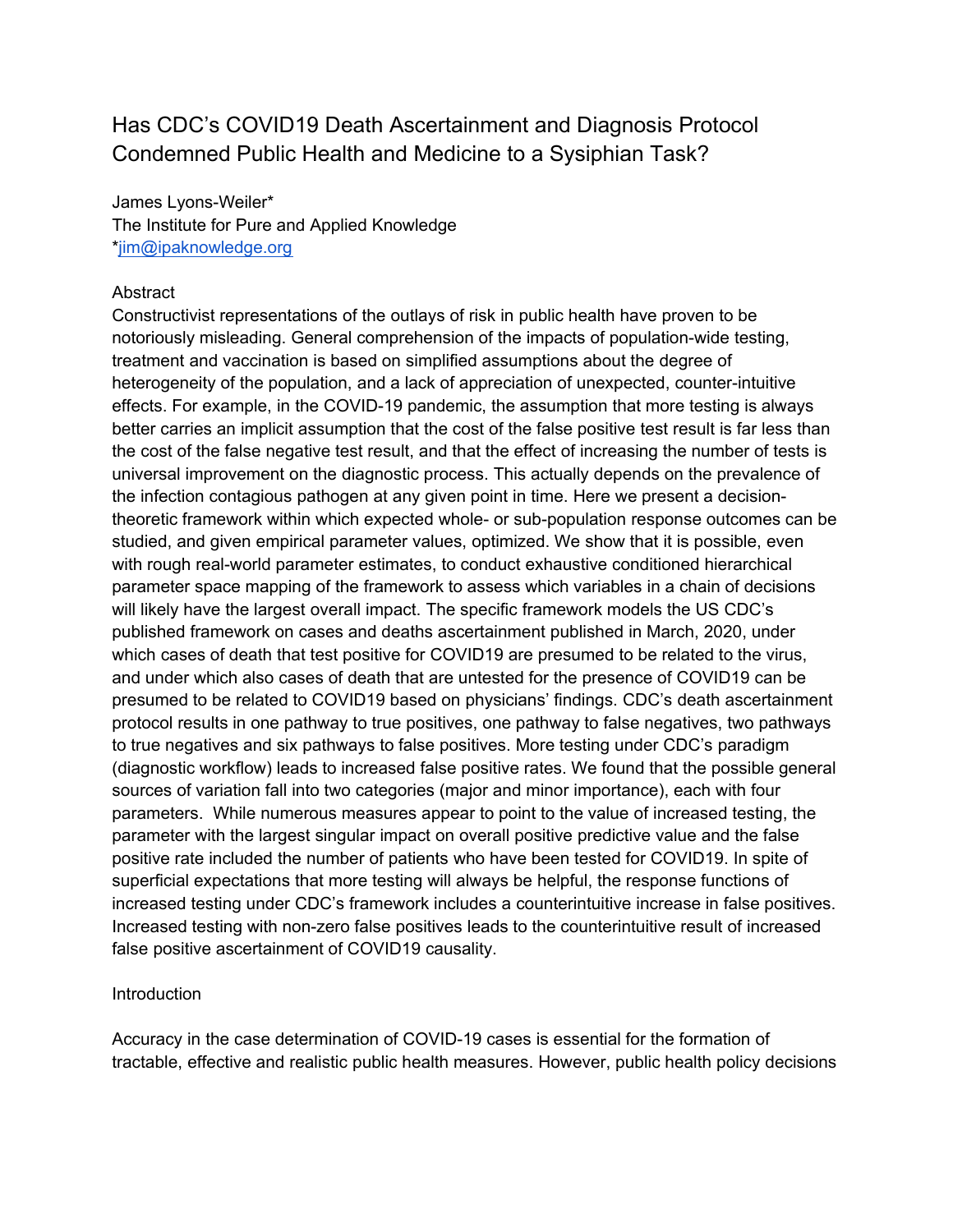made in the absence of knowledge of specific important features of molecular-assay guided diagnoses can lead to unexpected suboptimal effects on population health. For example, the positive and predictive value of a diagnostic framework cannot be estimated when the prevalence of an infection or disease is not known (Chen et al., 2013), and increased mass testing or screening can be problematic when the prevalence of a disease is a low (Basile et al., 2020). This fact, and the fact that SARS-CoV-2 diagnosis based on qRT-PCR status is not free from false positive results, has been acknowledged by the World Health Organization (WHO, 2021a, 2021b).

Early in the arrival of SARS-CoV-2 to the United States, CDC acknowledged that false positives could be a serious problem (CDC, 2020):

"In the event of a false positive result, risks to patients could include the following: a recommendation for isolation of the patient, monitoring of household or other close contacts for symptoms, patient isolation that might limit contact with family or friends and may increase contact with other potentially COVID-19 patients, limits in the ability to work, delayed diagnosis and treatment for the true infection causing the symptoms, unnecessary prescription of a treatment or therapy, or other unintended adverse effects." (CDC, 2020).

These concerns have been seconded, for example, by surgeons concerned with delayed lifesaving surgeries due to false positive diagnoses of COVID19 (Katz et al., 2020). For clarity, we distinguish between "test accuracy" and "diagnosis accuracy" because while CDC allows case determination of cases from positive PCR results, it allows case determination with negative test results or in the absence of test results. Case reporting leads to public health data on the number of cases, number of hospitalizations, number of serious illnesses, and number of deaths is of course entirely dependent on case definition. Unfortunately, the rates of false negatives and false positives is not zero. The first reported false positive rate for qRT-PCR COVID19 case determination came from Basile et al. (2020). Their empirical false positive rate was 11%, and they correctly surmised that when prevalence of an infectious agent is low, the number of false positives can outnumber the number of true positives and false negatives.

Most public health policies centered on COVID19 case report trends are based on the assumption that "diagnosis by RT-PCR" has zero, or close to zero false positives. The technical, or test-kit false positive rate, however, is only one source false positives for diagnosis because COVID19 cases are often ascertained without testing, or even when a PCR-test is negative, but specific symptomatology even partly matches to known COVID-19 symptoms: fever with dry cough, loss of sense of smell and glass-like opacities with tissue damage to the periphery of the alveoli (radiology). In this study, we demonstrate the implementation of a decision-theoretic approach to evaluating the expected consequences of health decisions related to outbreaks, epidemics and pandemics when diagnoses are diffuse and complex. Having a thorough understanding of the consequences of public health decisions on matters such as mass quarantine and mass testing is essential to the development of public health policies that maximize benefit and minimize costs of myriad types of diagnostic inferential errors.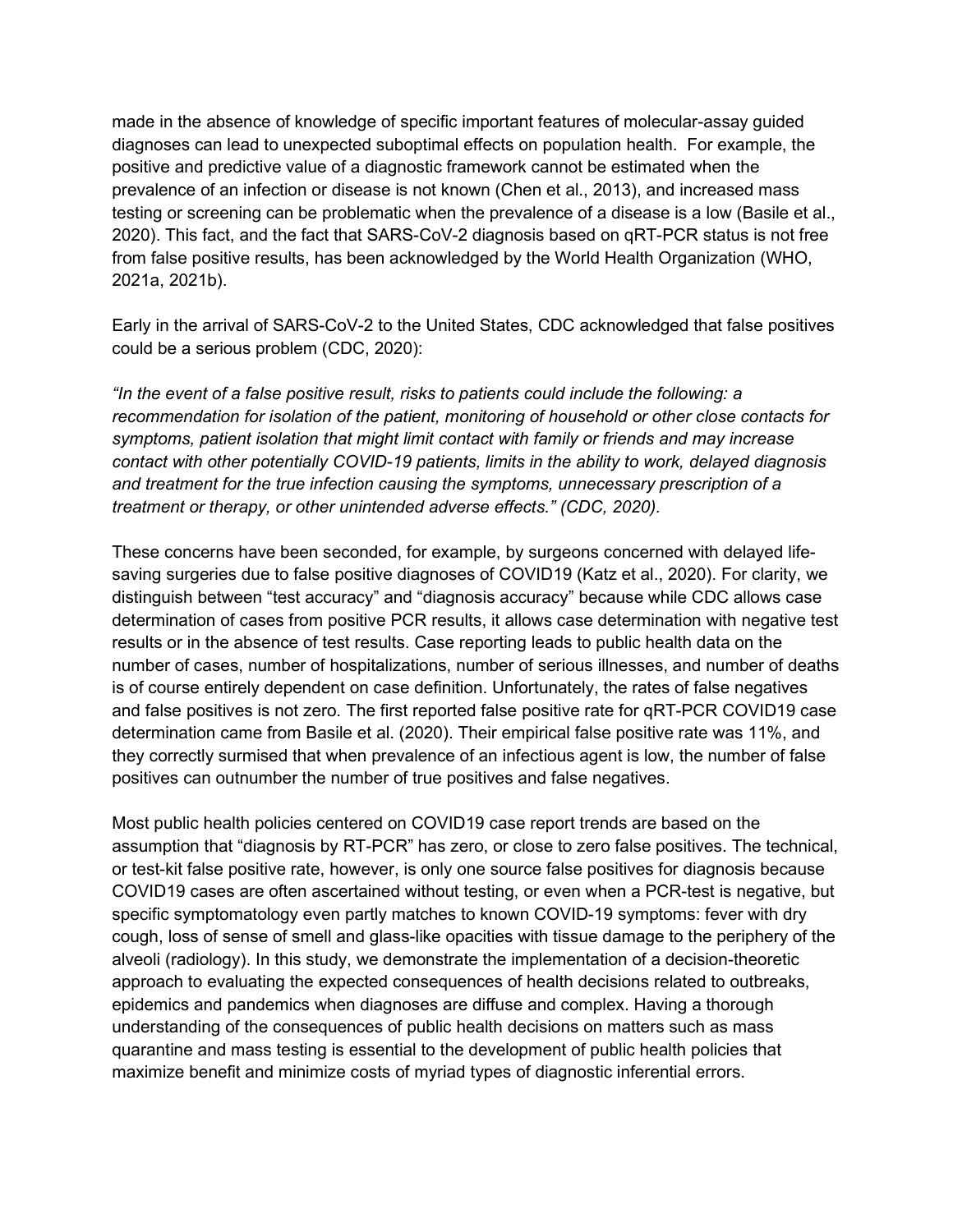Wernicke warned that if the specificity of tests for SARS-CoV-2 were not increased, that most positive test results will be false positives – with reduction in prevalence leading to an increase in the false positive rate.

"If we assume a best-case scenario for specificity based on these results for the A-3 or B/E-Sarbeco setting, the diagnostic specificity was calculated as 0.9756 (40/41…). In calendar week 14 of 2020, 36,885 out of 408,348 samples (9.0%) tested positive in Germany (Robert-Koch-Institut, 2020). Under these conditions, the positive predictive value of the test system was 0.802, that is almost 20% of the positive results would have been false-positive. In calendar week 19, 10,187 out of 382,154 samples (2.7%) tested positive. In this scenario, a test system with a diagnostic specificitty(sic) of 0.9756 had resulted in a positive predictive value of 0.5319, that is almost half of the positive results would have been false-positive. Obviously, any further reduction of the prevalence of SARS-CoV-2 infections will result in decrease of the positive predictive value if the specificity of the employed assays is not dramatically increased."

Under such conditions, increased testing can lead to a numerical increase in the number of positive test results and to gross exaggeration of the number of cases if a positive PCR test result remains dependent on PCR test results. Lee (2020) found 30% false positives and 20% false negatives in a set of reference samples. Lee also argued for sequencing to validate PCR test results, or to replace qRT-PCR with sequencing to avoid false positives. The World Health Organization recently acknowledged that use of standard, high cycle threshold values for case determination leads to unacceptably high false positive values (WHO, 2021). False positive diagnoses can lead to disruptive public health measures including unwarranted quarantine, and societal lockdowns with attendant consequences such as permanent business closure and job loss. This problem has been identified as a form of cost externalization by medicine and public health on the rest of society (Lyons-Weiler, 2020).

The relationships among variables that impact the consequences of public health decisions are complex and context-dependent but can nevertheless be readily modeled as a hierarchical sorting protocol. Some relationships are well-established; for example, it is well known that the positive predictive value (PPV) of a screening test will be diminished at low prevalence, including for COVID19; Basile et al. (2020) reported 11% false positive rates in PCR-only based COVID19 diagnosis. Other relationships are not as well established, can vary over time, and can be impacted by the way public health strategies are structured and communicated. The relationships among variables can themselves be modified by relationships among other variables in way that might not be intuitive. Costs of decisions to favor specific outcomes are too often ignored and as thus externalized; this can lead to societal discord and unrest (Lyons-Weiler, 2020). In frustration, public health servants or even elected officials may feel compelled to leverage authority based on a specific set of "facts" that might not be supported by empirical evidence, such as assumption-by-assertion that there are zero false positives in qRT-PCRbased case determination.

Most of the discussion to date on "diagnostic accuracy" in COVID19 has been limited to the technical performance of qRT-PCR and antibody-based assays. One well-known exception is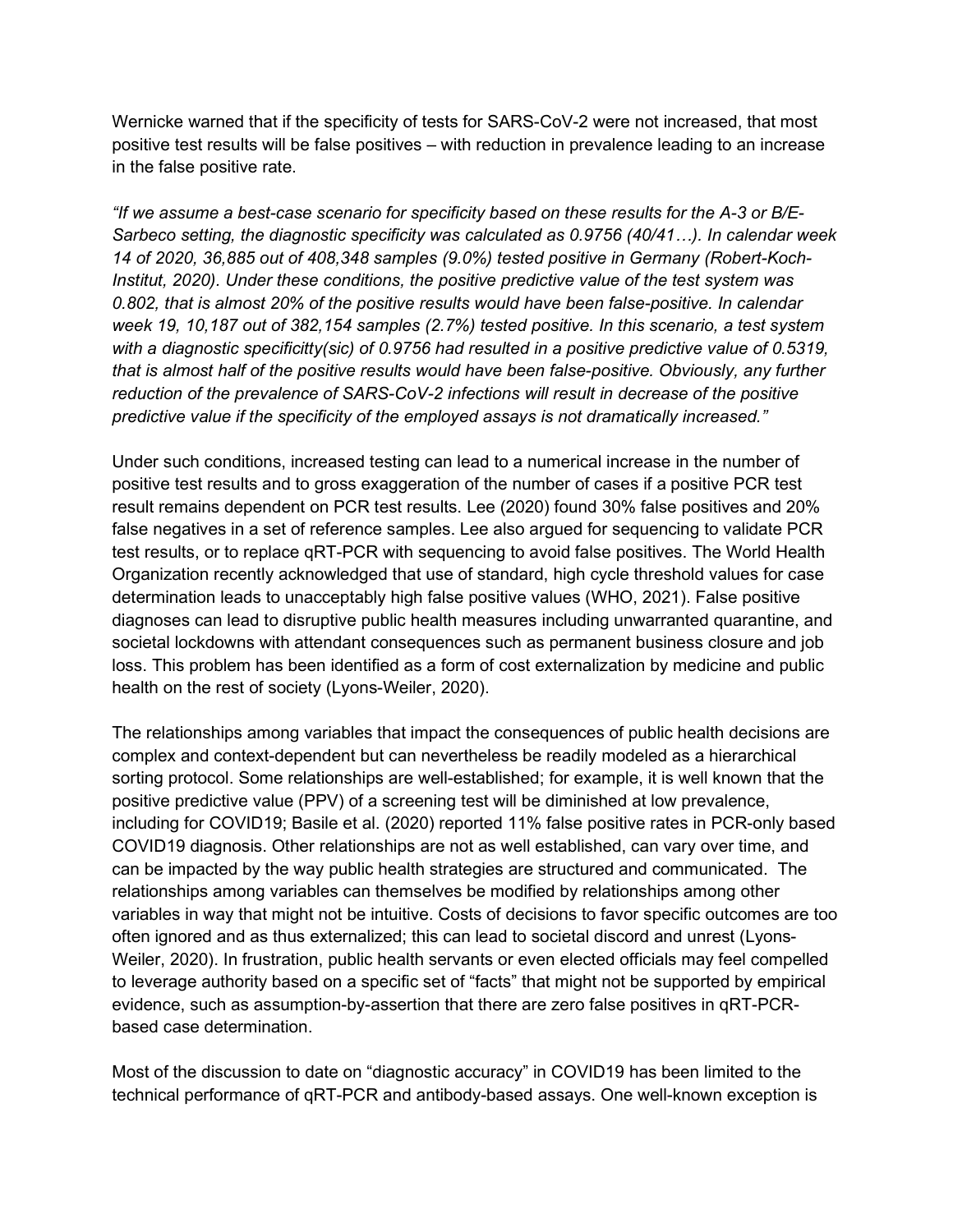the analysis by Ealy et al. (2020), based on the CDC's own reports that they changed the criteria for molecular diagnosis of respiratory illnesses treating COVID19 as a special case in which the presence of virus is considered sufficient evidence for a clinical diagnosis. The 2020 language from CDC also indicated that patients who test negative or untested patients can also, in the same framework, be diagnosed as presumed COVID19. CDC's current paradigm (announced in April, 2020; Ealy, 2020) implies a specific diagnostic workflow, that includes that patients who have died that had tested positive for SARS-CoV-2, the virus that causes COVID19, will generally be considered to have died from COVID19. Because diagnosis and death ascertainment goes beyond molecular assays, other factors must be fully considered in the characterization of the expected performance of the overall clinical diagnosis paradigm. Given the rapid onset and spread of the COVID19 epidemic in the US, transparent, accurate fully parameterized analyses of likely outcomes could not have possibly been considered.

The resulting false positives have led to chaos. A number of ad-hoc solutions have been proposed in response to shortcomings of case determination by PCR. These include repeating the test a few days following the first. Other solutions Use of >1 test with different primers (Peñarrubia et al., 2020), and sequencing part of the viral genome (Lee, 2020). None of these solutions solve other problems associated with the use of nucleic acid assays to diagnose COVID-19. Repeated testing, however, has low return-on-investment; Yamamoto et al. (2020) conducted clinical follow-up on patients with repeated PCR testing and found very low rates of clinical evidence of SARS-CoV-2 infection via computed tomography.

Here we introduce a "plug and play" decision theoretic approach toward the evaluation and characterization of the CDC's full case determination paradigm (Fig 1) and alternative paradigms that facilitates parameter mapping. This framework not only can be structurally updated; updated parameter values can be applied to refine the evaluation as more information on each parameter is learned using real-world data.

In explicit terms, if C is "COVID19", D is "death), "->" is "caused", and T+ is "tested positive", CDC's paradigm since April 2020 has been

 $Pr(C\text{-}D|T+) = 1.0$ 

This assertion of course had many critics, who argue that other factors such as the false positive rate of the test, and whether the virus that was present was viable, and whether the virus if viable actually contributed to the (ill) health of the patient and hastened death. This concern leads to debates over causality with respect to comorbid conditions; the counterexample of deaths from suicides, from car accidents and from non-self-inflicted gunshot wounds can nearly always be attributed to causes other that SARS-CoV-2 infection, adding ultimately to mistrust in public health.

Deaths from highly morbid comorbid conditions, however, are also often pointed to as not likely to have been caused by the SARS-CoV-2 infection, leaving an unknown percentage of deaths falsely attributed to COVID19 (See Note 1). This is an important unresolved issue because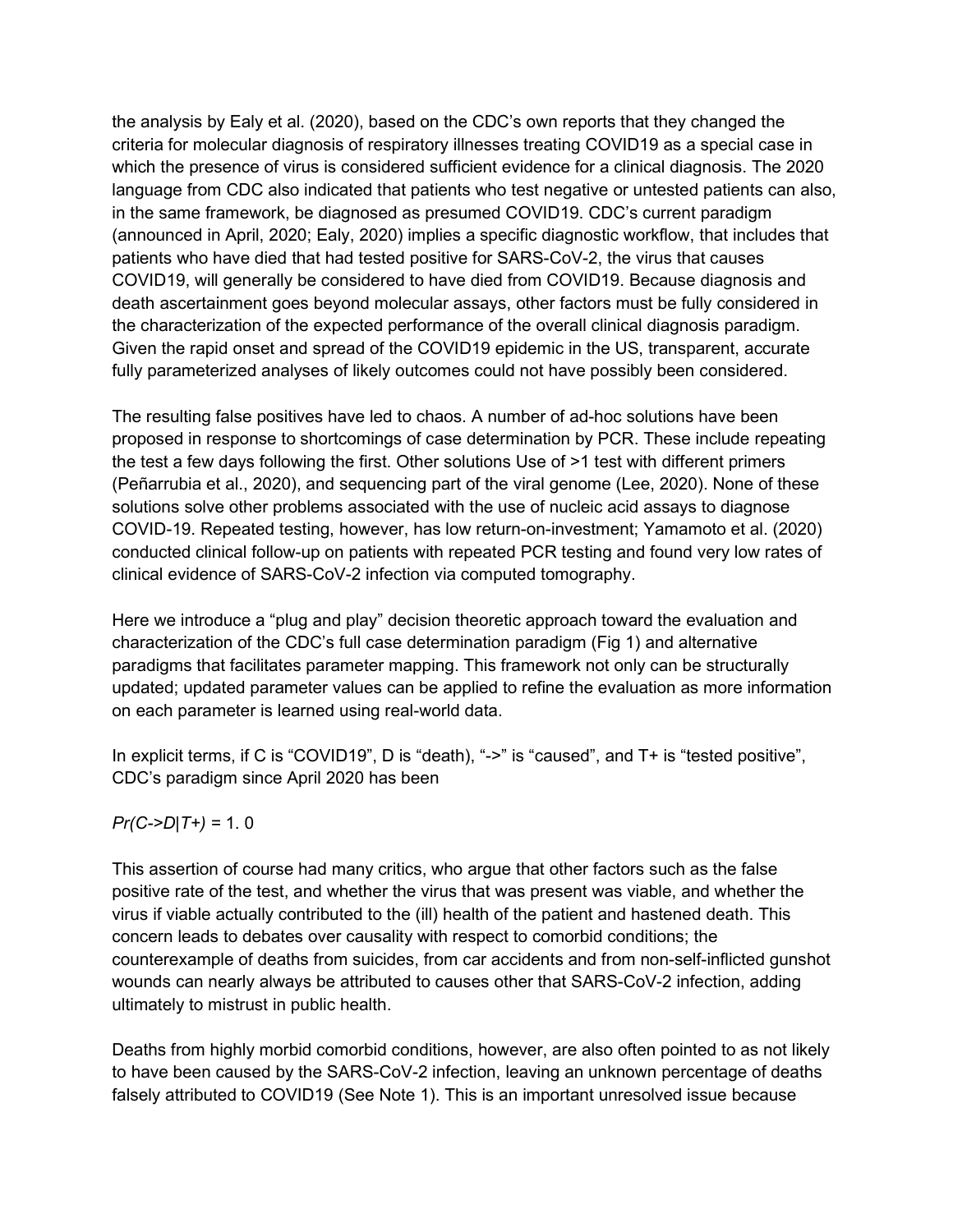CDC's death ascertainment protocol results in one pathway to true positives, one pathway to false negatives, two pathways to true negatives and six pathways to false positives (eight if the cycles are traced independently; Figure 1). Knowing how many persons fall into these outcome classes depends on the accuracy of each of the input parameters, which can be improved over time with real-world data.

#### The CDC's Semi-Hierarchical Case Determination Process

The overall CDC case determination paradigm (Fig 1) can be studied for death attribution using a decision theoretic exploration that begins with a death with a given immediate medical history that is being considered for possible causal ascertainment of "due to COVID19". A certain portion of people who die will have been tested (and some cadavers will have been tested, a). Of those tested, a certain portion will test "positive for COVID19" given successful PCR amplification (b). Of those that tested positive, only a certain portion will truly have the virus present (c). Similarly, some portion of individuals NOT presumed to have died from COVID19 will nevertheless have had the virus present  $(d)$ . In our rendering,  $(c)$  and  $(d)$  can be combined (VPa).



Figure 1. The Semi-Hierarchical model of the CDC's Case Reporting Paradigm for COVID19

Some patients are not tested and other will test negative. Together, these two categories make a composite group with rate (e).

Two final categories finish the possibilities. The penultimate category exists because the virus will be viable in only a portion of those individuals who either tested positive or were given a diagnosis with virus present  $(f)$ . The final consideration is that the virus will have been a causal factor in a portion of patients in which the virus was present and viable  $(g)$ .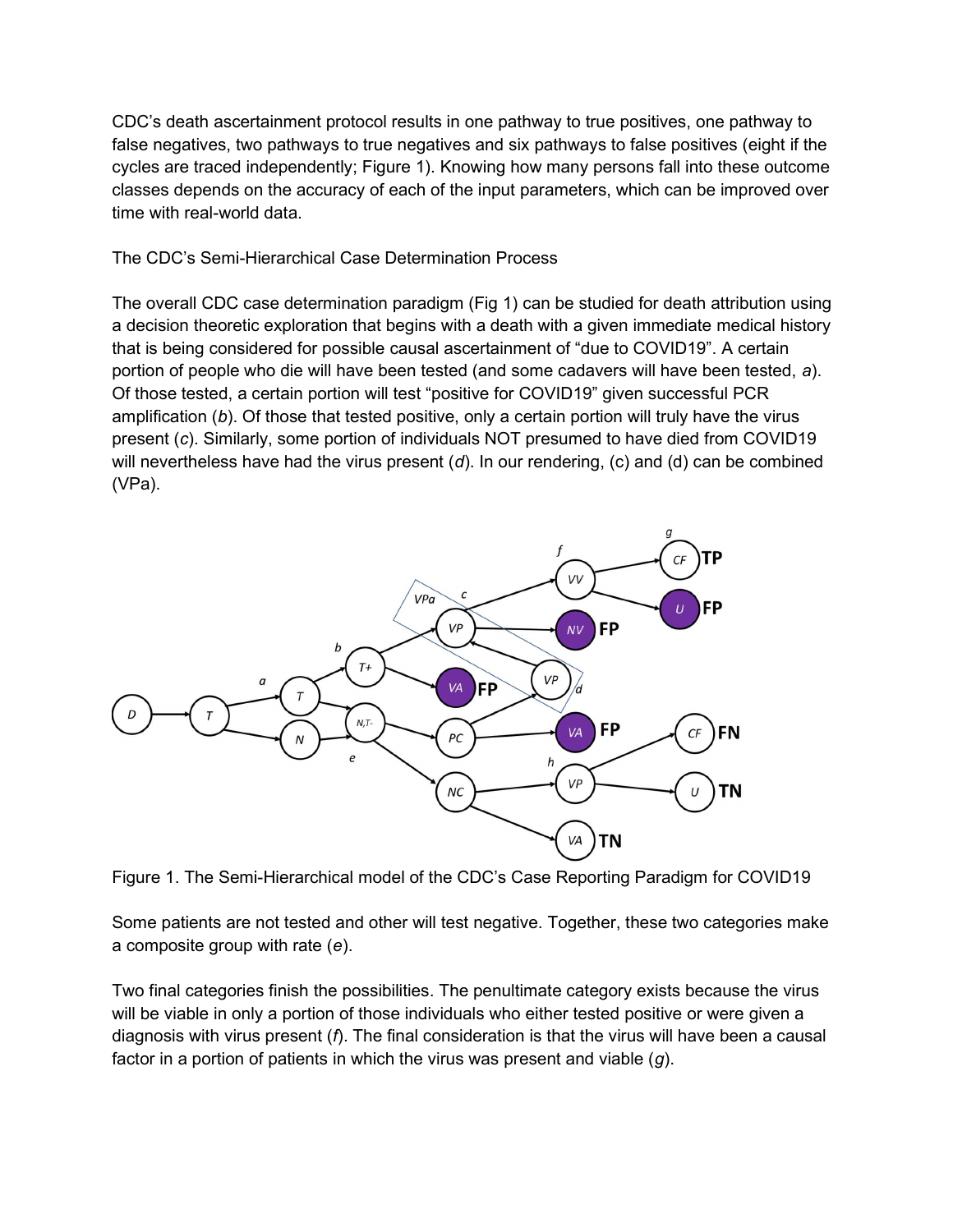All of these factors, arranged as a decision theoretic model, can be studied to characterize response curves under any number of conditions. In fact, even without realistic parameter value estimates for each category (which can be seen either as rates or probabilities), the framework allows a comprehensive evaluation of the expected performance of any number of possible configurations - and, importantly, allows us to ask the question: what is the relative contribution of variation in parameters values in each of the testing and diagnosis factors?

Information flow in semi-hierarchical systems with dynamic inputs can lead to unanticipated results, including trade-offs that lead to anti-correlations; propagation of errors through such systems can lead to undesirable overall diagnostic performance and unforeseen consequences. Parameter relational mapping is an important first step to creating improved general comprehension of the effects of decisions leading to overall structure of such systems.

## **Methods**

We chose the public health decision framework adopted by the US CDC for case and death attribution to COVID19 as the basis of our analysis. In March, 2020, CDC issued both a new guidance and follow-up document that favored the diagnosis of COVID19 in cases in which comorbid conditions might also, or better explain a particular health outcome or death. The language differed from prior years in a number of important ways, including the use of the presence of the virus as sufficient evidence for a diagnosis of COVID19, and the allowance of the presumption of death from COVID19 as a primary cause of death indicated by a positive molecular test (Ealy et al., 2020). Under CDC's framework, deaths can be assumed to be due to respiratory illnesses in spite of lack of direct evidence of causality even when evidence of SARS-CoV-2 exposure, such as positive molecular assay result, are not available.

The semi-hierarchical model is a realistic overall representation of the CDC's case determination process paradigm; however, precise modeling would require parameter values require empirical data for each input parameter. Accurate empirical data leading to "generally true" estimates for each of the parameter values at each node are not available. Further, the correct input values for each parameter (Table 1) can change with context (e. g. , patient source). We therefore adopted the approach of varying each parameter value of interest to assess the scale and direction of the resulting functional response curves to specific overall performance evaluation measures. No cost considerations are built into the model; future modeling can be adapted using a utility function.

- Symbol Description (Default Heuristic value)
- A.  $\alpha$  testing effort (85%)
- B.  $\beta$  % of tests that are "positive for COVID" (95%)
- C.  $\chi$  % tested pos w/virus present (60%)
- D.  $\delta$  % presumed not COVID with virus present (25%)
- E.  $\varepsilon$  % negative test or no test presumed COVID (25%)
- F.  $\phi$  % presumed COVID with virus present (75%)
- G.  $\gamma$  % of positive test or diagnosis with virus present where virus is viable (75%)
- H.  $\eta$  % patients with virus present and viable where virus is causal factor (95%)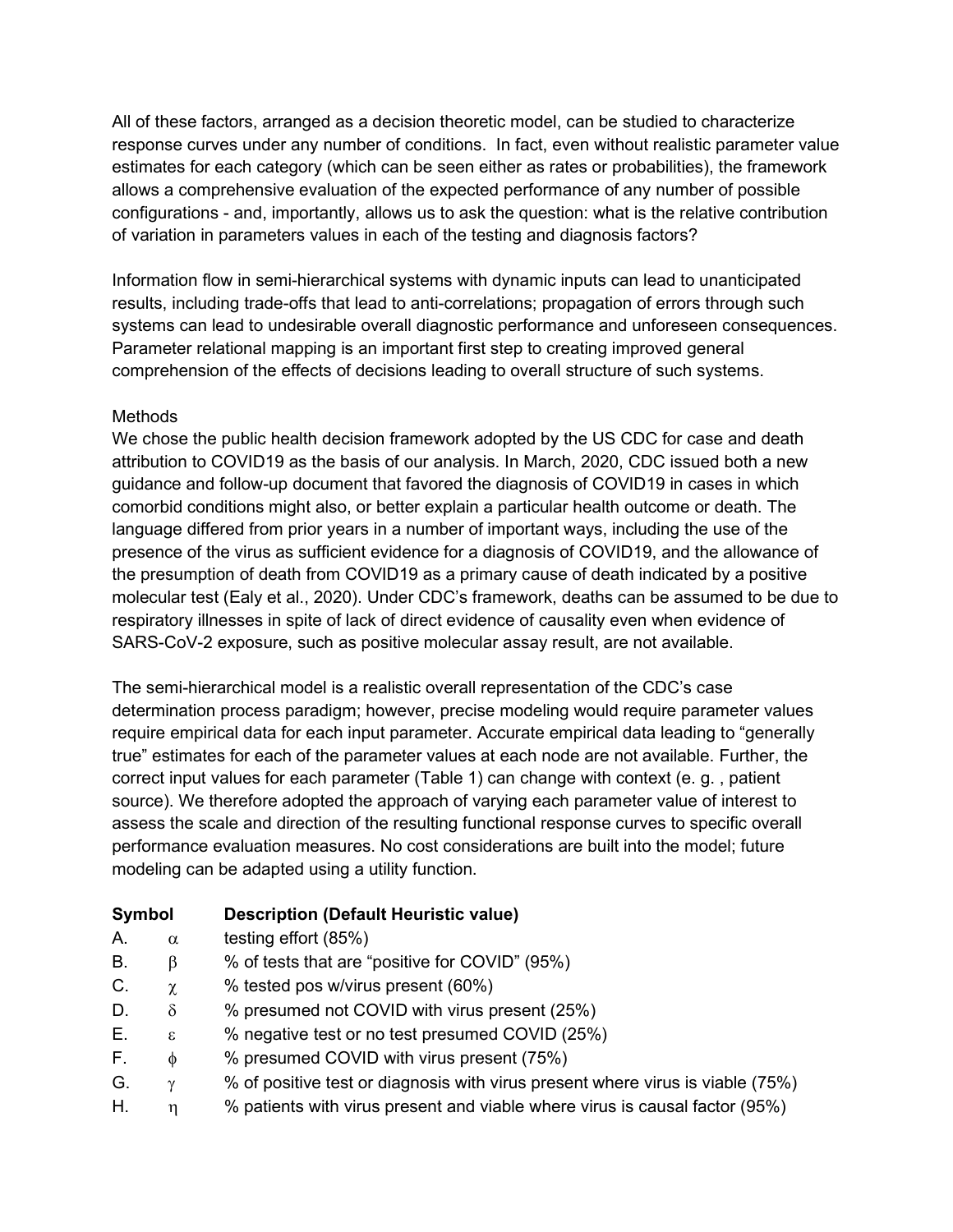The performance measure responses are, importantly, relevant to the entire public health paradigm reflected in Figure 1, not merely the qRT-PCR testing conducted now as a matter of routine, which is most directly related to the parameter  $\gamma$ .

In addition to SN and SP, a variety of canonical performance evaluation measures were also calculated to provide additional key indicators on the outcome of policy decisions reflecting the parameter set configurations. The battery of standard performance evaluation measures is calculated for each configuration of parameter settings; these are defined in the Appendix.

Our parameter mapping numerical experiments involved holding all default parameter values constant and varying each parameter across the range of possible values.

Analysis 1. Effect of Percentage of Test Positive Samples that Contain the Virus  $(\chi)$ : on PPV, FPR and FDR

The most commonly considered variable that would impact a diagnostic outcome is the influence of the percentage of test positive samples that actually contain the virus  $(\chi)$ . This is related to disease prevalence, although the presence of a positive test may not actually indicate a viable, transmissible infection. We characterized these responses by holding all default parameter values constant and varying  $\chi$ . It can be expected that increases in this percentage will increase the positive predictive value (PPV; Appendix), a reduction in the false positive rate (FPR), and a reduction in the false discovery rate (FDR).

#### Analysis 2. Effect of  $\chi$  on PPV, SP and PLR

The increase in  $\gamma$  should not have any effect on the specificity (SP), but it should have a linear increase in positive predictive value (PPV). It should also have an increase in the positive likelihood ratio (PLR; Appendix).

Analysis 3. Effect of Increased Testing on the False Positive Rate (FPR)

It is known that at a low prevalence, increased testing can increase the total number of false positives; this is why the preferred test for screening would have zero false positives. Unfortunately, due to technical variation, false positives of qRT-PCR as currently implemented are not zero. Our consideration extends beyond the molecular test at point a (Fig 1); the calculation of the performance evaluations extend over the entire decision framework. Thus, the increase in the number of tests at a fixed non-zero false positive rate will lead to more presumed cases, thus populating the lower half of the hierarchy of events. Even if all individuals were tested, some would test negative, leading to individuals with test-negative presumed COVID-19 - only some of which will be true COVID-19 cases. Thus, concern over the decision framework false negative rate exists. However, balance between FN and FP has not been previously sought. With all assumptions on the table for evaluation, varied testing effort - the number of tests applied overall - to map the FPR response curve, keeping all other parameters at their default values.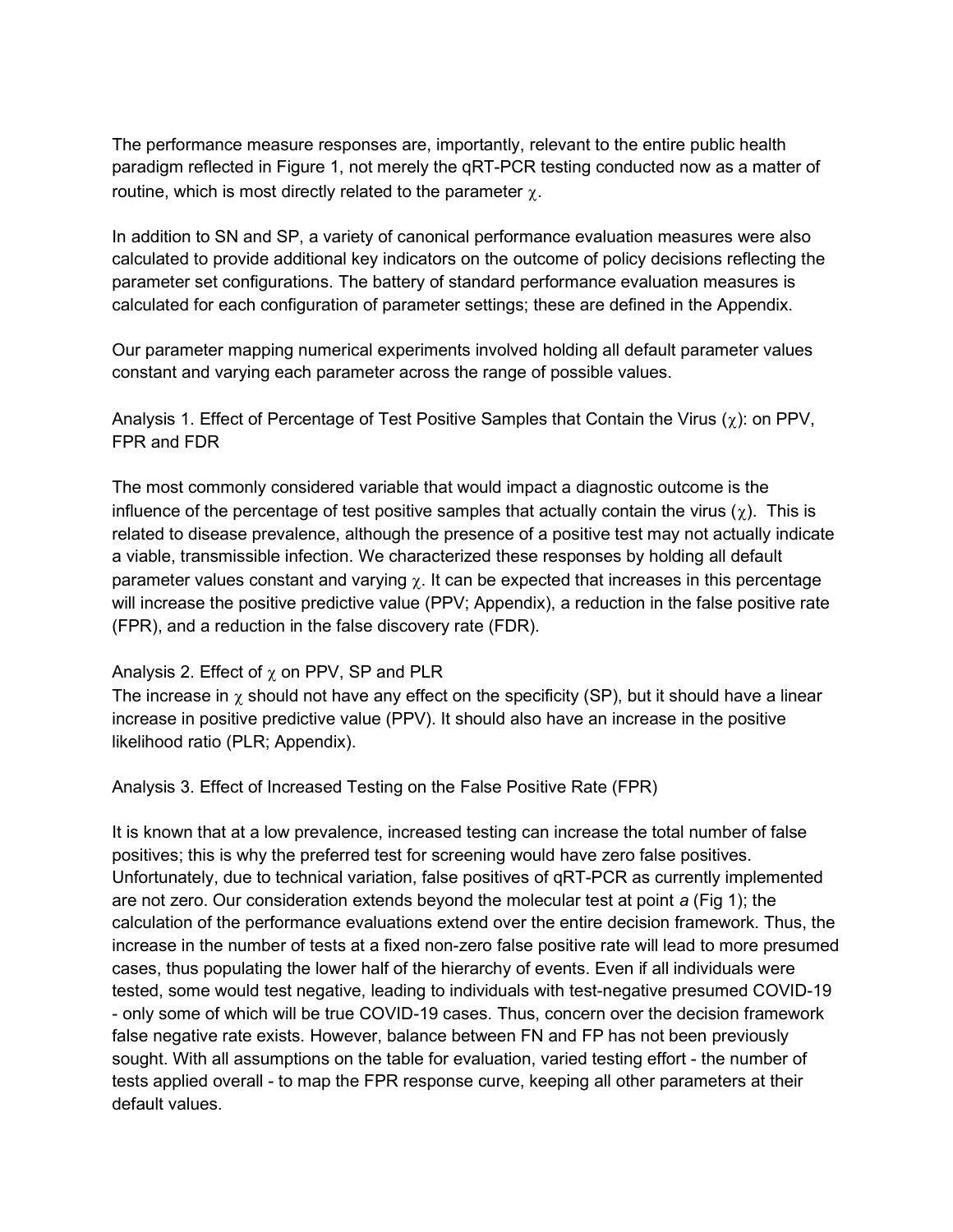Analysis 4. Effect of the Number of COVID-19 Test Positive Cases that Test Positive on FPR

We similarly varied the number of COVID-19 test positive cases that were "condition positive", whether they actually contain the virus or not  $(\beta)$ , also mapping the FPR response curve, keeping all other parameters at their default values.

## Further Analyses

To study the impact of the other variables, each of the other input parameters (Table 1) were similarly varied, holding the other heuristic parameter values constant. The response curves for SN and SP were determined as each of the independent variables were changed.

#### Relative Importance Analysis

To help inform on the relative importance of securing accurate input parameters related to making public health decisions. the relative criticality of each of the parameters, each demonstrative parameter values were determined as follows: were varied away from its representative settings (reduced and increased) by incremental amounts (-20% to +20% of each individual input variable). The effect of suboptimal parameter inputs on the combined SN+SP allows the determination of the relative contribution of each factor to variation in overall accuracy. To determine relative importance, the absolute value of the difference of sum of SN and SP at +20 and -20% of each variable was calculated. These were expressed as relativized values compared to the minimum value of the absolute difference  $(\epsilon)$ . The provides a measure of the general scale of impact of change (improvements or deterioration) of each factor in the context of the heuristic parameter settings.

The multifactorial nature of the complex diagnostic paradigm adopted by CDC can be challenging to understand via pairwise comparisons of variables. To expedite, we created a graph called CHIRP Diagrams. CHIRP diagrams, which resemble songbird sound waveforms, can be view while the input variable settings are adjusted to study, at a glance, the impact of various or individual independent variables.

## CHIRP Diagrams

The multifactorial nature of the complex diagnostic paradigm adopted by CDC can be challenging to understand via pairwise comparisons of variables. To expedite, we created a graph called CHIRP Diagrams. CHIRP diagrams, which resemble songbird sound waveforms, can be view while the input variable settings are adjusted to study, at a glance, the impact of various or individual independent variables.

CHIRP diagrams plot successive response curves reflective multiple parameter sweeps, with each swept variable holding the same position in the plot. Our swept variables of interest are labelled A-H, reflecting their reference symbols. As each variable is swept from minimum to maximum, a given response variable being studied can be examined considering swept variables. CHIRP diagrams provide both a tool for understanding relationships among possible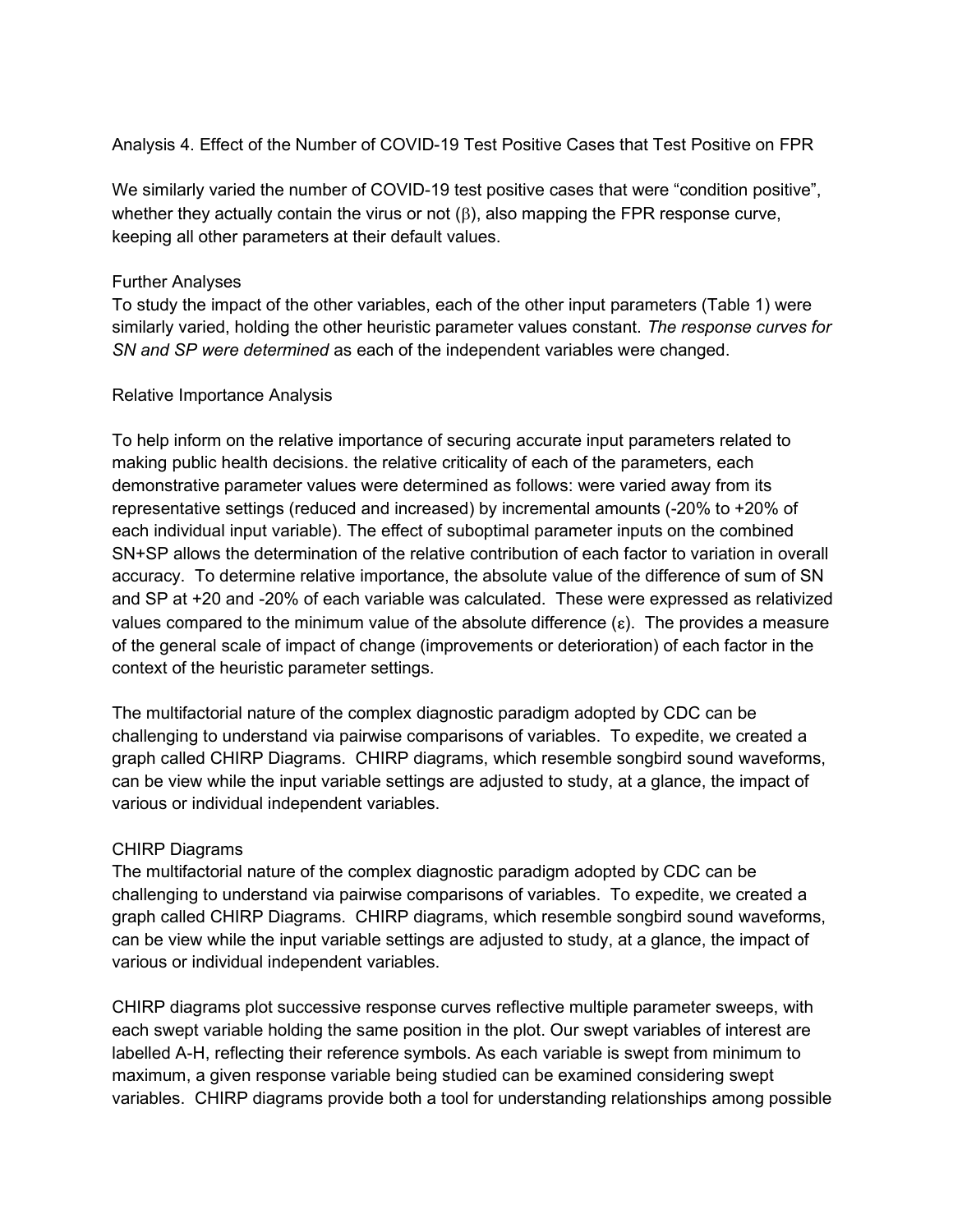input and expected outcome parameters as well as a situational dashboard to public health can know what to expect given a particular diagnostic workflow to help ascertain when populationwide screening or indiscriminate testing makes sense.

CHIRP diagrams plot successive response curves reflective multiple parameter sweeps, with each swept variable holding the same position in the plot. Our swept variables of interest are labelled A-H, reflecting their reference symbols. As each variable is swept from minimum to maximum, a given response variable being studied can be examined considering swept variables.

To provide examples for study, we created CHIRP diagrams for Positive Likelihood Ratio (LH+), the Negative Likelihood Ratio (LH-), the Diagnostic Odds Ratio (the ratio of the odds of the test being positive if the subject has the disease relative to the odds of the test being positive if the subject does not have the disease), and F1-score, a measure of the accuracy of a diagnostic test or workflow.

## **Results**

It is important to re-iterate that the specific response curves embodied in these results are relevant in the context of the overall diagnostic/death ascertainment paradigm (Fig 1), not merely for the molecular test  $\delta$ . Other than immediate dependencies and anti-correlations enforced by the paradigm, and the exact heuristic configuration of the non-varying parameters, the response curves resulting from variation in each input parameter characterizes the relationship in a manner independent of variation in any of the other variables.

## Analysis 1

In the context of the overall diagnostic/death ascertainment paradigm, as the % of Test Positive Samples w/Virus Present  $(\delta)$  increases, the response function PPV increases, whereas both the false positive rate (FPR) and false discovery rate (FDR) decrease (Fig 2A). The false discovery rate drops much faster than the false positive rate.

As  $\chi$  increases, PPV, accuracy and the overall positive likelihood ratio (PLR) increases; specificity remains unchanged (Fig 2B).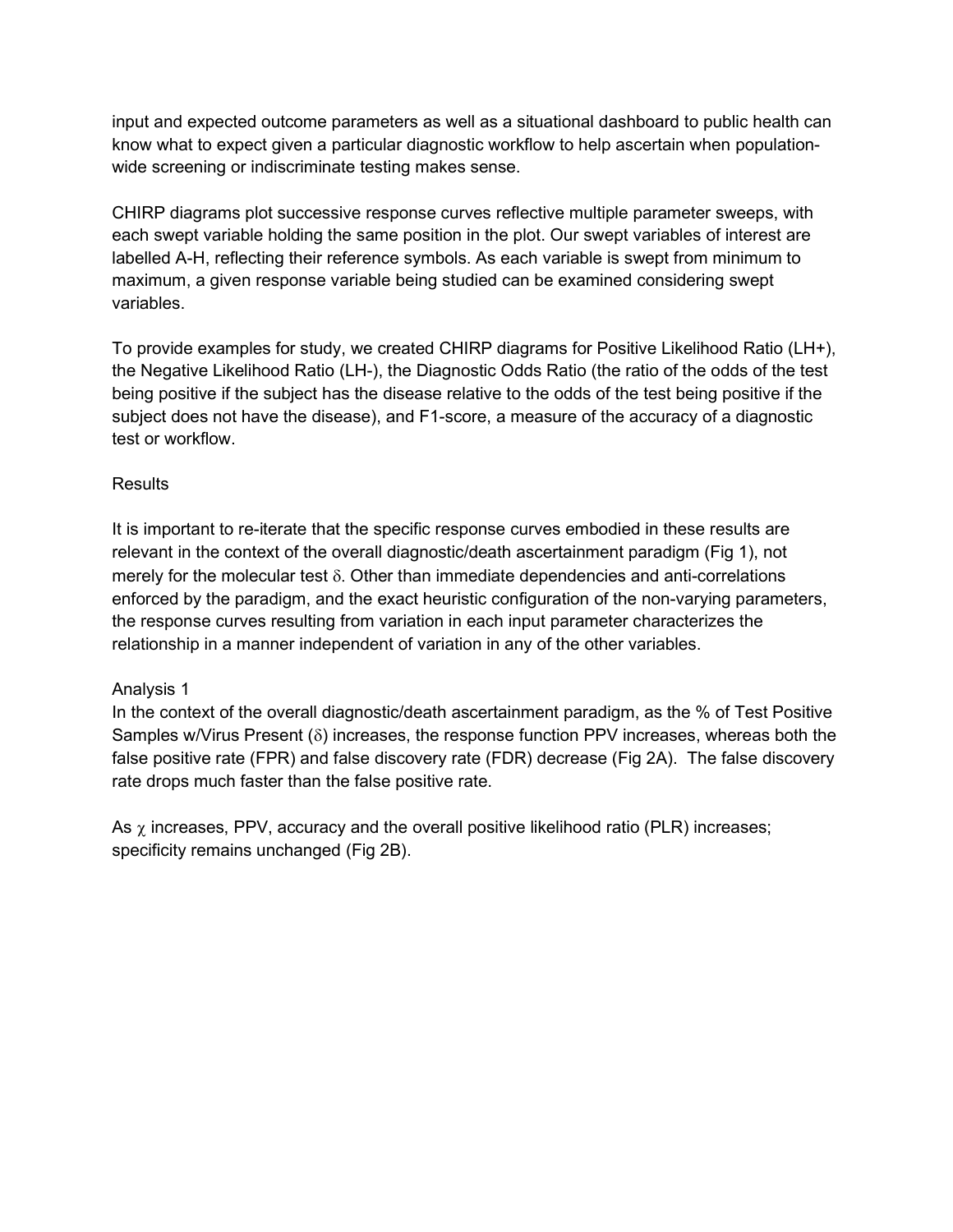

Fig 2. Response curve functions of the percentage of test positive samples that have virus material present  $(\chi)$ . PEM = Performance Evaluation Measure; PPV = Positive Predictive Value; FPR = false positive rate; FDR = false discovery rate; ACC = accuracy; PLR = positive likelihood ratio (terms all defined in Appendix).

## Analysis 2.

Paradoxically, testing effort and percent COVID19 positive test results has a major increasing effect on FPR and a minor reduction on overall SN (Fig 2A and 2B, respectively).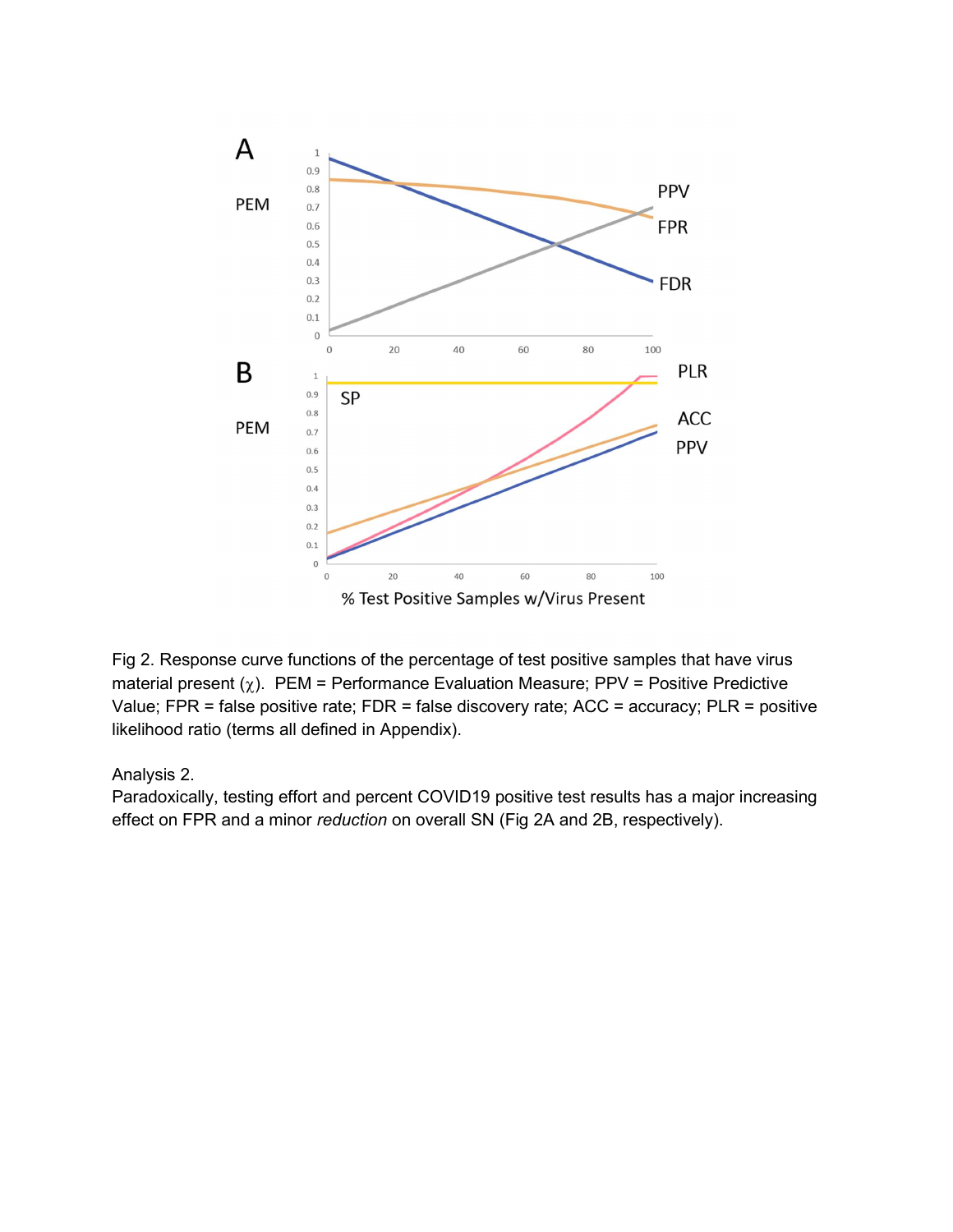

Figure 3. Response curves of the FPR (orange) and SN (blue) to the  $\gamma$  parameter (percentage of test positive patients with viral material present). The response curves are relevant to the overall case determination process and may therefore seem paradoxical to expectation of a molecular test used in isolation. Increase in % Positive PCR Test Results  $(\beta)$  has the same effect on SN (slight decrease) and a slightly delayed effect on the increase in the false positive rate.

Additional Analyses Analysis 3.

Percentage of positive tests with virus present, virus viable  $(y)$ 

The effect of increased viral present in the sample, which would be related to prevalence, is a major linear increase in PPV, but only a minor decrease in the false positive rate at the default parameter values (Fig. 5).

Percentage of positive tests with virus present, virus viable  $(\gamma)$ , and causal  $(\eta)$  The impact of variation in the percentage of positive tests with the virus present, viable and causal is nearly identical to that of  $\gamma$  (% of positive tests with virus present, virus viable) (Fig. 6).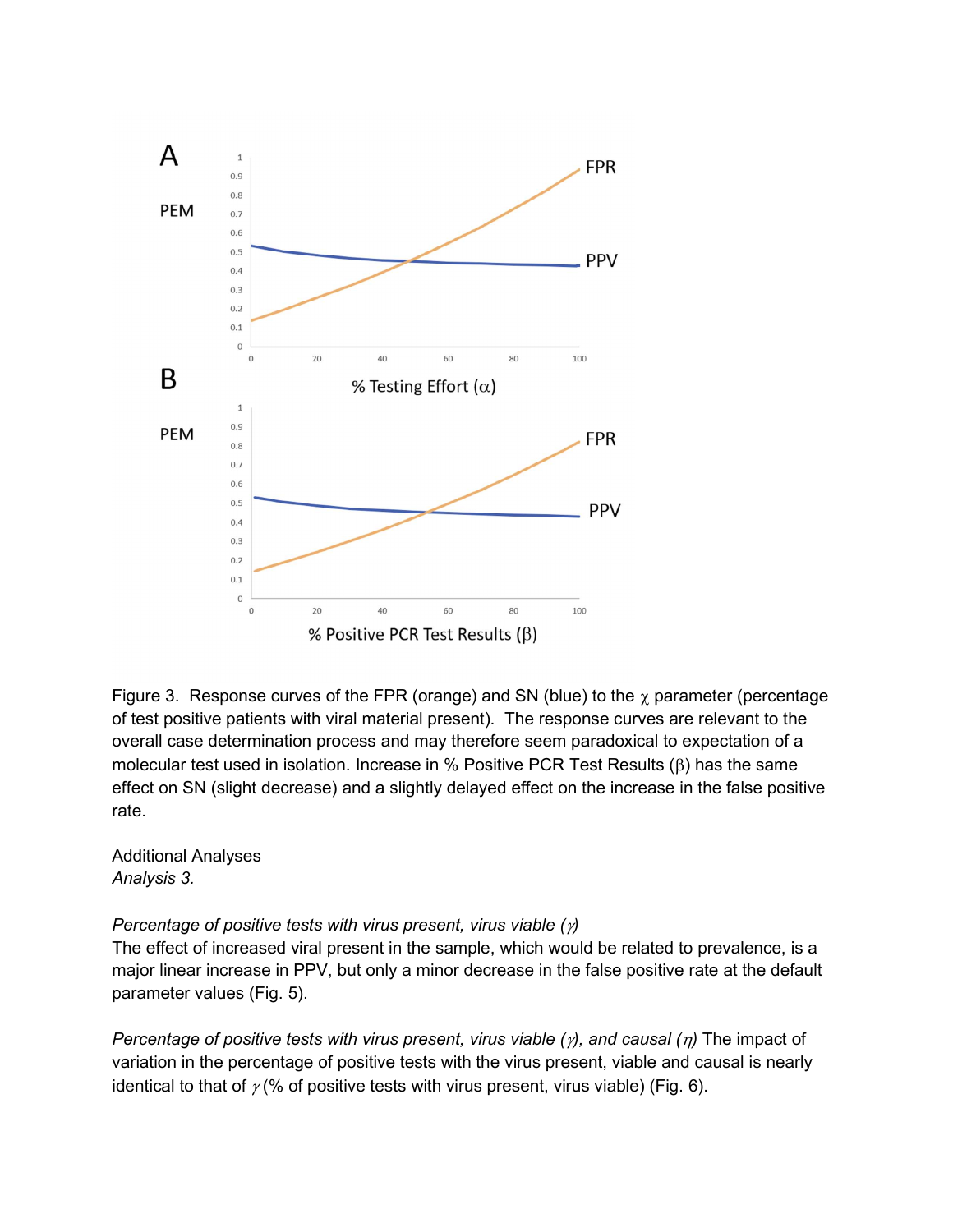

Figure 5. The percentage of patients in which the virus is present and viable increases PPV and has a small decreasing response in FPR (\$and FDR, not shown). Variation in the causality of the has the same individual singular parameter impact on the PEMs



Figure 6. The percentage of patients in which the virus is present and viable and causal has fairly the same singular effect on SN and FPR (and FDR, not shown). Variation in the causality of the has the same individual singular parameter impact on the PEMs

Relative Impact Analysis – Impact Per Unit Change

Our findings imply that the CDC's decision to allow presumed COVID19 cases ( $\delta$ ) has the largest overall impact on the accuracy (or inaccuracy) of the case determination process (Figure 7), followed by  $\chi$  (percentage of test positive patients with the virus present),  $\gamma$  (percentage of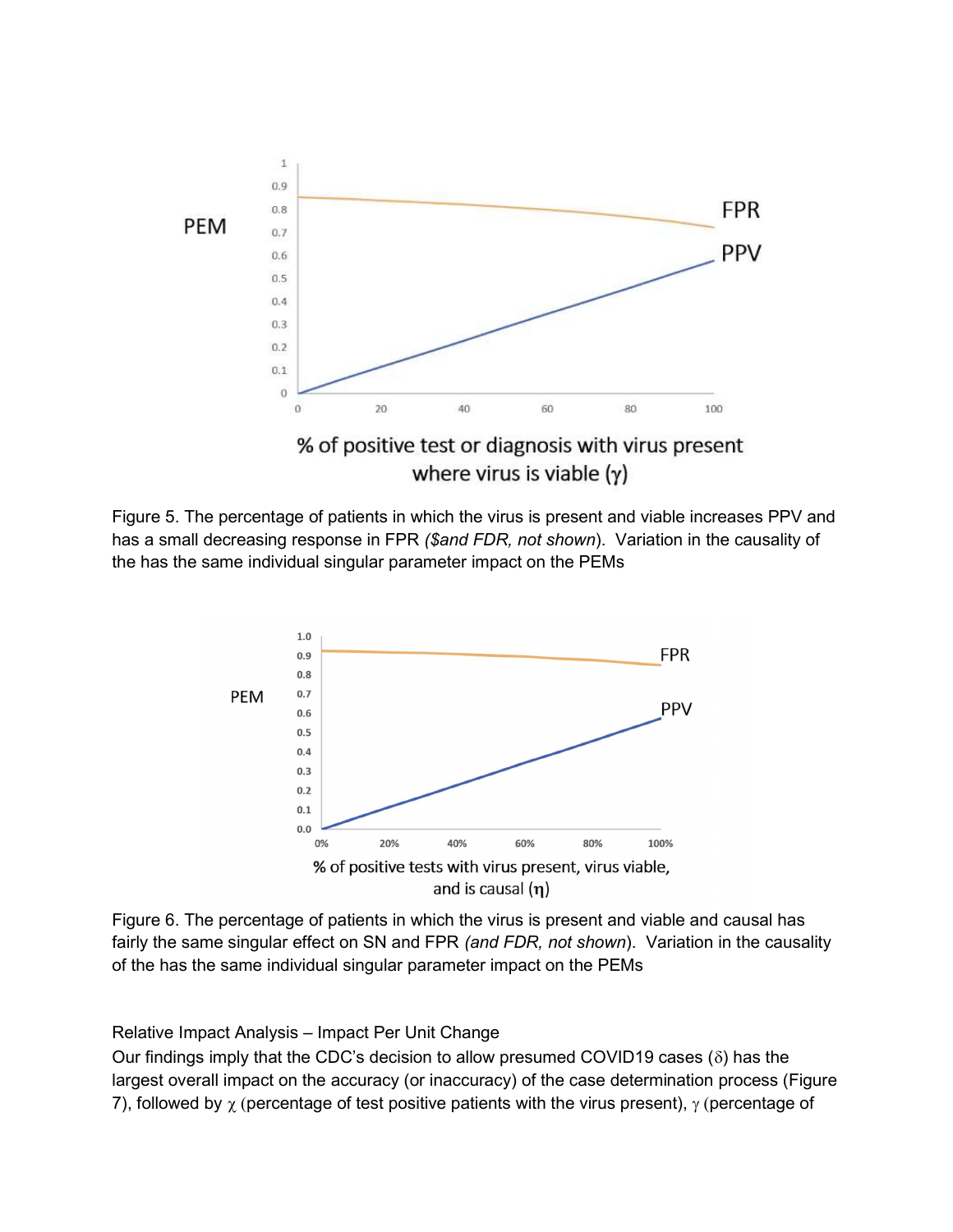test positive patients with the virus present and viable),  $\eta$  (% of positive tests in which the virus is present, virus viable, and is causal). These four represent the four major potential sources of variation in positive predictive value and specificity. The remaining four variables ( $\phi$ ,  $\beta$ ,  $\alpha$ ,  $\epsilon$ ) each singularly contribute far less to the overall variation in SN and FPR (See Figures in Supplementary File S1). The functions between all variables and overall accuracy were linear.



Figure 6. Relative Importance of Parameters in the CDC Diagnostic Paradigm

# CHIRP Diagrams

To provide examples for study, we created CHIRP diagrams for Positive Likelihood Ratio (LH+), the Negative Likelihood Ratio (LH-), the Diagnostic Odds Ratio (the ratio of the odds of the test being positive if the subject has the disease relative to the odds of the test being positive if the subject does not have the disease), and F1-score, a measure of the accuracy of a diagnostic test or workflow.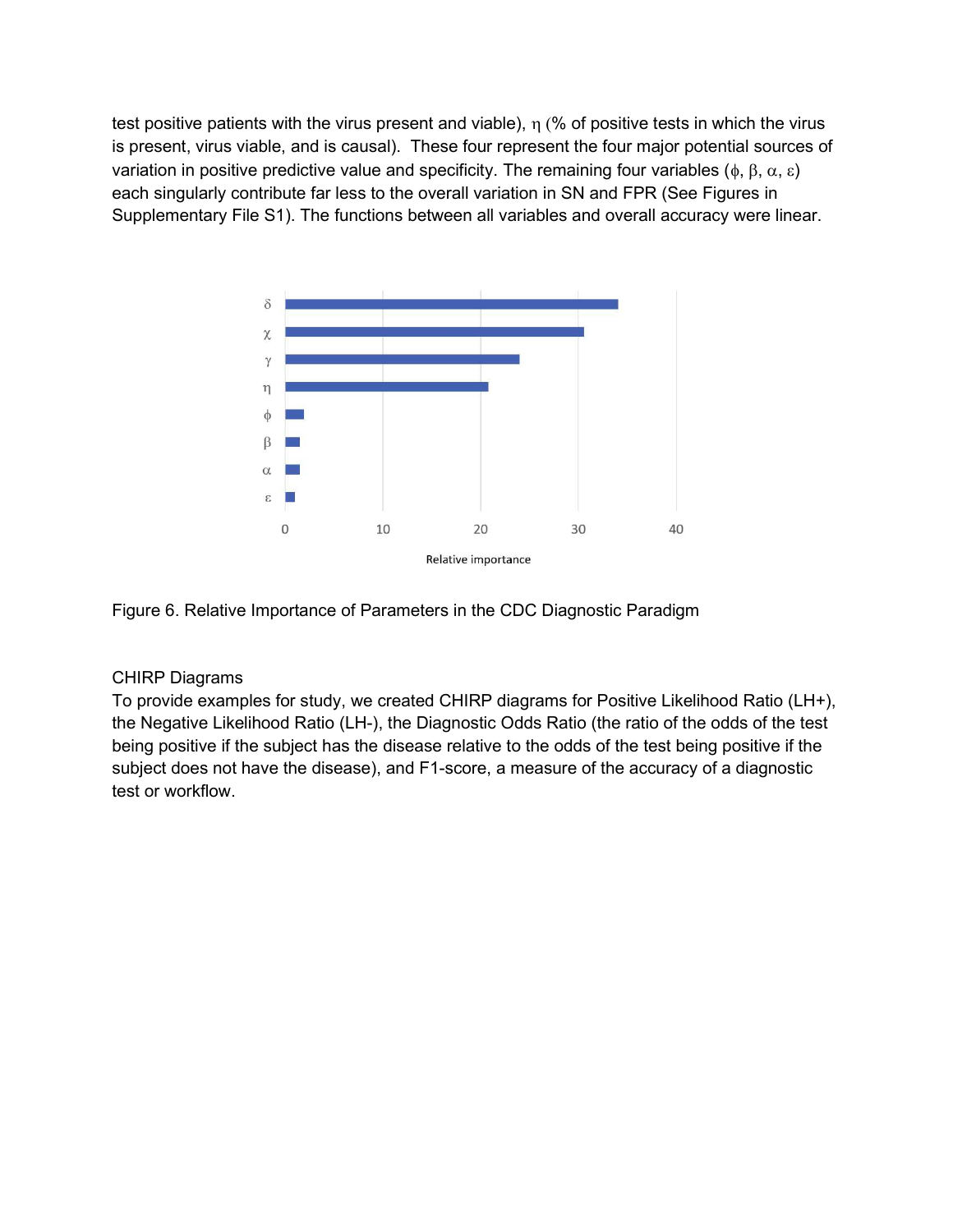

Fig 7. CHIRP Diagrams for Variables of Interest. Response variable (on y-axes) vary according to variation in the input variables (X-axis). Values within each input variable range from 0% to 100% per dectet.

The CHIRP diagrams (Fig 7) reveal a few surprises; relative to other variables, sensitivity (the ability to detect the virus when it is, in fact, present and causal) is less affective (i.e., is more robust) overall to variations in conditions than the other response variables. This means concern over false negatives should be lower than concern over false positives. Negative predictive value takes a nosedive as the % presumed not COVID with virus present  $(\delta)$ increases; the other response variables show that this practice can be expected to have little beneficial impact in terms of capturing missed cases. In policy terms, assuming "died with" = "died from" comes at a far greater cost than benefit. Under the default parameter settings, this assumption becomes more problematic with greater use, to the extent that at the highest value of  $\delta$ , the diagnostic odds ratio falls below 1.0, meaning that inverting the diagnosis would prove more accurate than following CDC's directive. This is seen also in the increased false positive rate (FPR) and the drop in overall accuracy. The cost is reflected both in decrease in the diagnostic odds ratio (DOR) and in the dramatic increase in the apparent prevalence (Fig 7) as  $\delta$  is increased.

Note that the current analysis does not reflect variations on the default input values, but we provide the Excel spreadsheet so others may study the impact of variation on the default values of input parameters as increased empirical estimates are published, or as context changes. For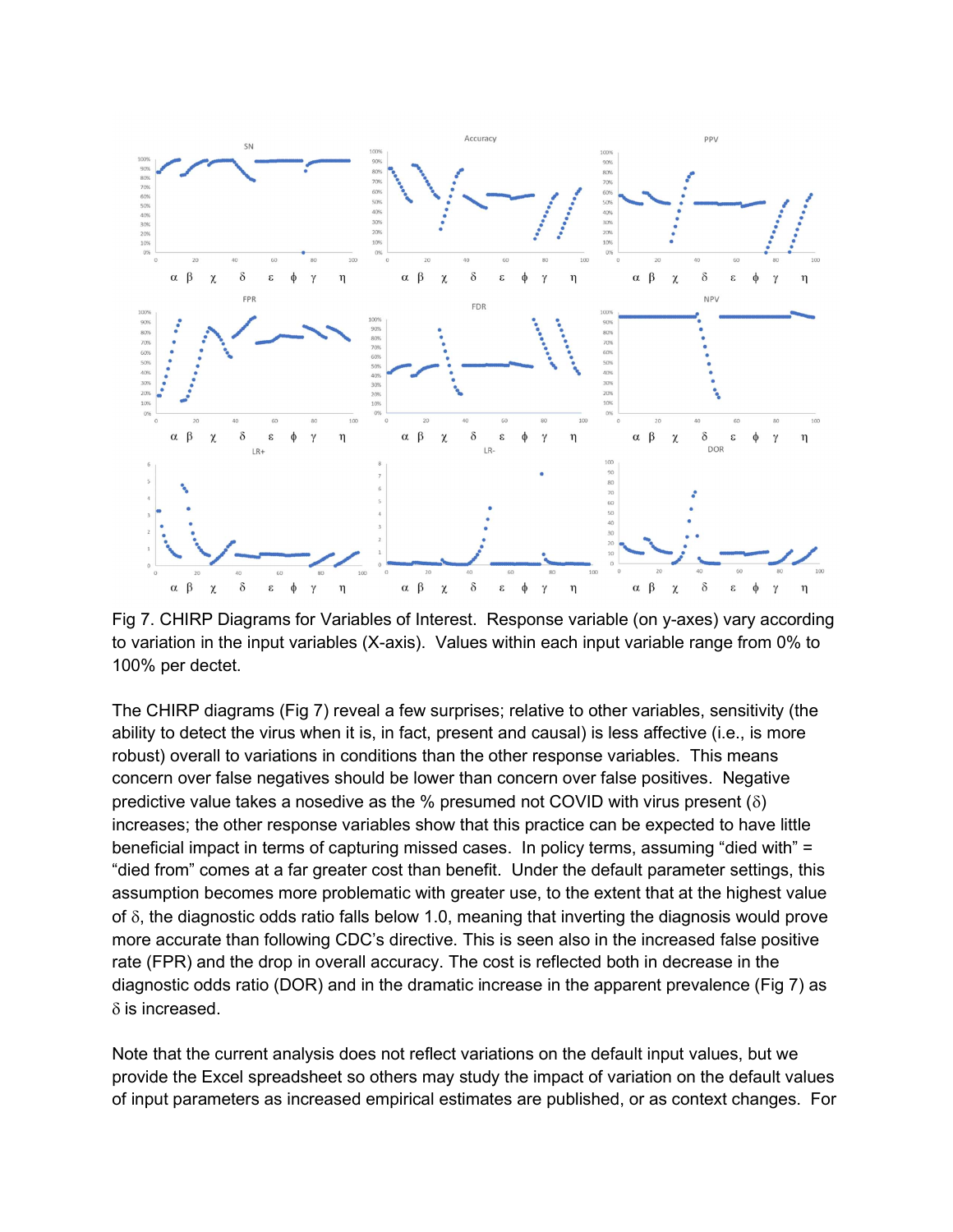example, an informed analysis using default parameter values that reflect nursing homes would be informative.

#### **Discussion**

Our analyses have led to a greater understanding of the potential impact of various sources of variance in death attribution related to factors that impact differential diagnosis and to factors in the current SARS-CoV-2 diagnostic workflow that reveal it as problematic. This most important finding confirms the counter-intuitive negative attendant consequences of the "died with = died from" paradigm adopted by CDC in April, 2020; the PCR testing effort has leads to net increase in the false positive rate in overall context, creating a negative of return on investment (in terms of useful clinical information) using any test with non-zero FPR in case determination.

Public health policies that incorporate widespread testing requires understanding the intricacies of the expected relationships and responses in the performance evaluation measures in clinical diagnosis. Our analysis demonstrates how counterintuitive, self-defeating performance responses can occur in complex molecular test-aided diagnostic frameworks.

Our straightforward heuristic decision theoretic framework is first step toward parametric dynamic model that can aid in the prioritization of resource use in the ascertainment of deaths during the COVID19, or any other, pandemic if population-wide solutions are sought. We found that in terms of death ascertainment, the variables that can be controlled: testing effort, prevalence-based decision to switch to mass testing, test accuracy (technical SN+SP), assessment of virus viability and accuracy in determination of virus causal contribution to deaths are all impactful, albeit singularly decrease in the per-unit change of impact. This fact will have relevance if an empirically based public health policy on death ascertainment is seen as superior to constructivist public health policy.

Our results provide an idea of the relationship among and thereby the effects of the influence of specific factors. For example, the false positive rate (FPR) is also known as the "probability of a false alarm" and is the sum of the false positive outcomes divided by the number of true condition negatives, whereas the discovery rate (FDR) is the probability that a positive call is false (also the portion of the number of positive calls that are false). The FPR is the risk in a given population of making a false diagnosis, whereas the FDR is the risk that any of the positive diagnoses that have been made are false. Both of these rates are important to consider in widespread testing; the FDR, however, tells us out of the number "cases", which one might be false. As in multiple hypothesis testing, the total number of false diagnoses will increase as a function of both the number of people tested and the stringency (or laxness) of the test. In qRT-PCR case determination, the use of high cycle thresholds has led to much confusion over the total number of cases and deaths, a fact acknowledge by the World Health Organization (WHO, 2021a,b).

It is now known how many cases of "asymptomatic transmission" of SARS-CoV-2 and "repeat infection" have been attributed to false positive diagnoses, but the number of actual asymptomatic transmissions must be low. An immense study by Cao et al., (2020) with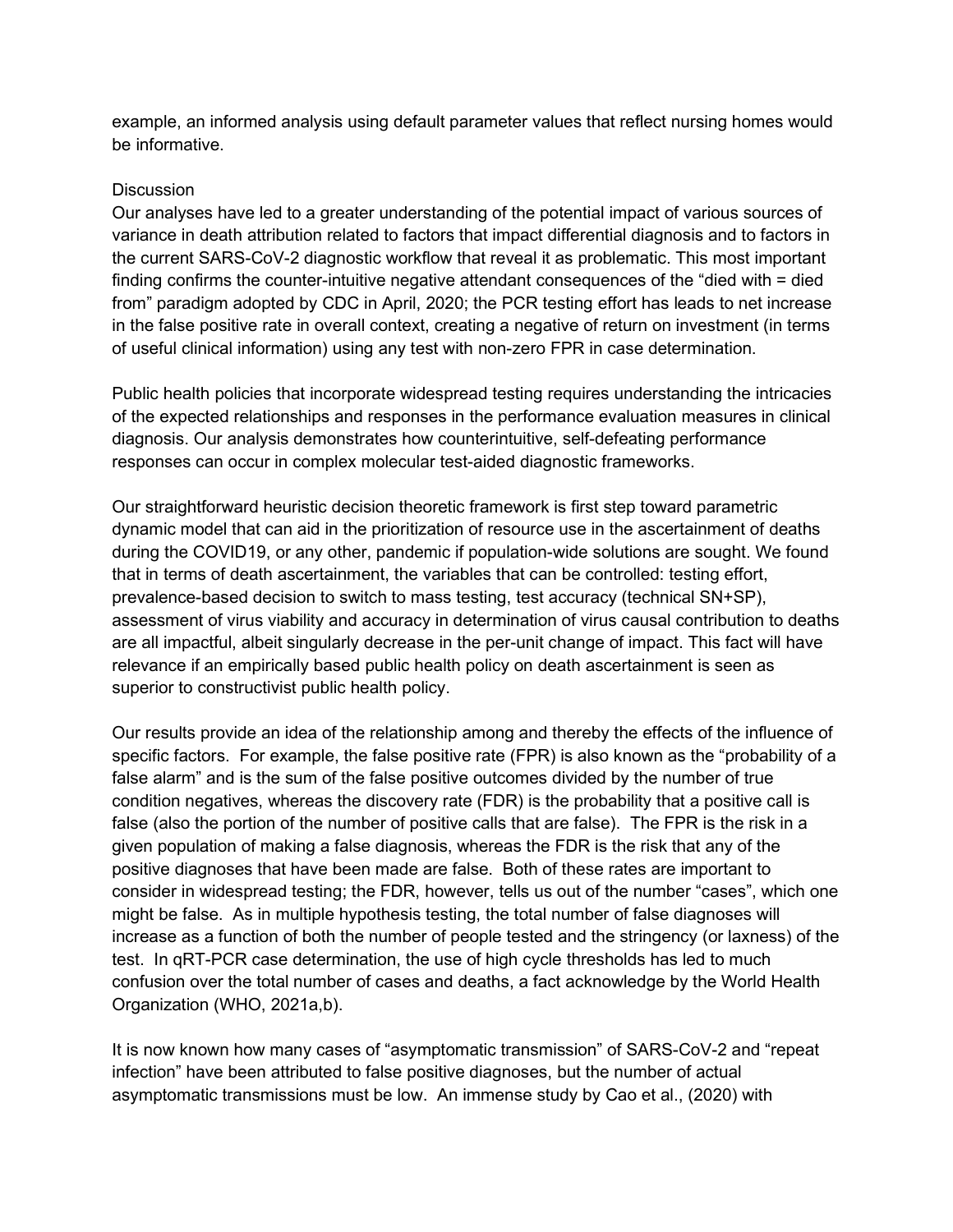complete contact tracing found zero new cases that could be attributed to individuals without symptoms. This lends support toward consideration of false positive rates in the estimation of public health data, including numbers of cases and deaths attributed to COVID-19.

CDC updated their guidance for HCPs returning to work following SARS-CoV-2 infection prioritizing symptom clearance over health care providers who are not immunocompromised (CDC, 2020). This came following assessments of the limited utility and complexity of repeat PCR testing (e.g., Greene et al., 2020).

Emerging variants pose a threat to the longevity of PCR testing kits (e.g.,Ramírez et al., 2020; Peñarrubia et al., 2020). Our study also lends further support for the urgency to move nucleic acid assay technology being applied to SARS-CoV-2 detection and case determination to include viral sequence determination. A stunning 8.5% of variants in accumulating "new variants" are found in known PCR test kit sites (Peñarrubia et al., 2020). Sanger sequencing with overlapping, nested primers can detect test escape variants. Full genomic sequences can be recovered from viable virion populations; Letizia et al. (2020) were unable to produce full sequences from 37% of samples of closely tracked marine recruits who had tested positive for COVID19 via PCR-only case determination. How many of these represent false positives is unknown, but if whole-genome sequencing is used a gold standard to validate PCR, its false discovery rate could be unacceptably high. The ongoing escape of variants from PCR testing is the other side of the coin, leading also to unacceptably high false negative rates, making PCR testing not only futile, but grossly misleading and damaging to the task of differential diagnosis of respiratory viral infections. Sequencing for testing would allow far more straightforward diagnosis, but should be used as confirmatory of symptoms. Screening leads to diagnosis by molecular test, which fails to demonstrate infectivity or even determination of clinical disease.

#### Limitations

Clearly, this heuristic analysis can be modified by varying the representative heuristic parameter values; however, the point of this exercise is to demonstrate the feasibility and relative ease with which a decision theoretic paradigm can be used to help society understand the likely source of variation in the ascertainment of death in the complex setting of molecular testing influenced diagnoses. This analysis did not consider pairwise covariation of parameters' effects on LOI, but the spreadsheet implementation is provided as Supplementary File 1 to allow others to explore its use in specific settings. For example, the implementation may vary substantially from setting to setting. Updates will be informative as testing strategies and clinical diagnoses improve.

#### General Considerations

Our results do not inform on the impact of the relative complexity or depth of options used to conduct case determination and thus does not by itself inform on the selection of alternative frameworks. Prior work indicates that if choosing among frameworks involving categorical variables with varying numbers of levels, information gain in decision trees tends to be biased in favor of those attributes with more levels (Deng et al., 2011). Selection among alternatives can be aided by clinical decision modeling (e.g., Shi & Lyons-Weiler et al., 2014). Although not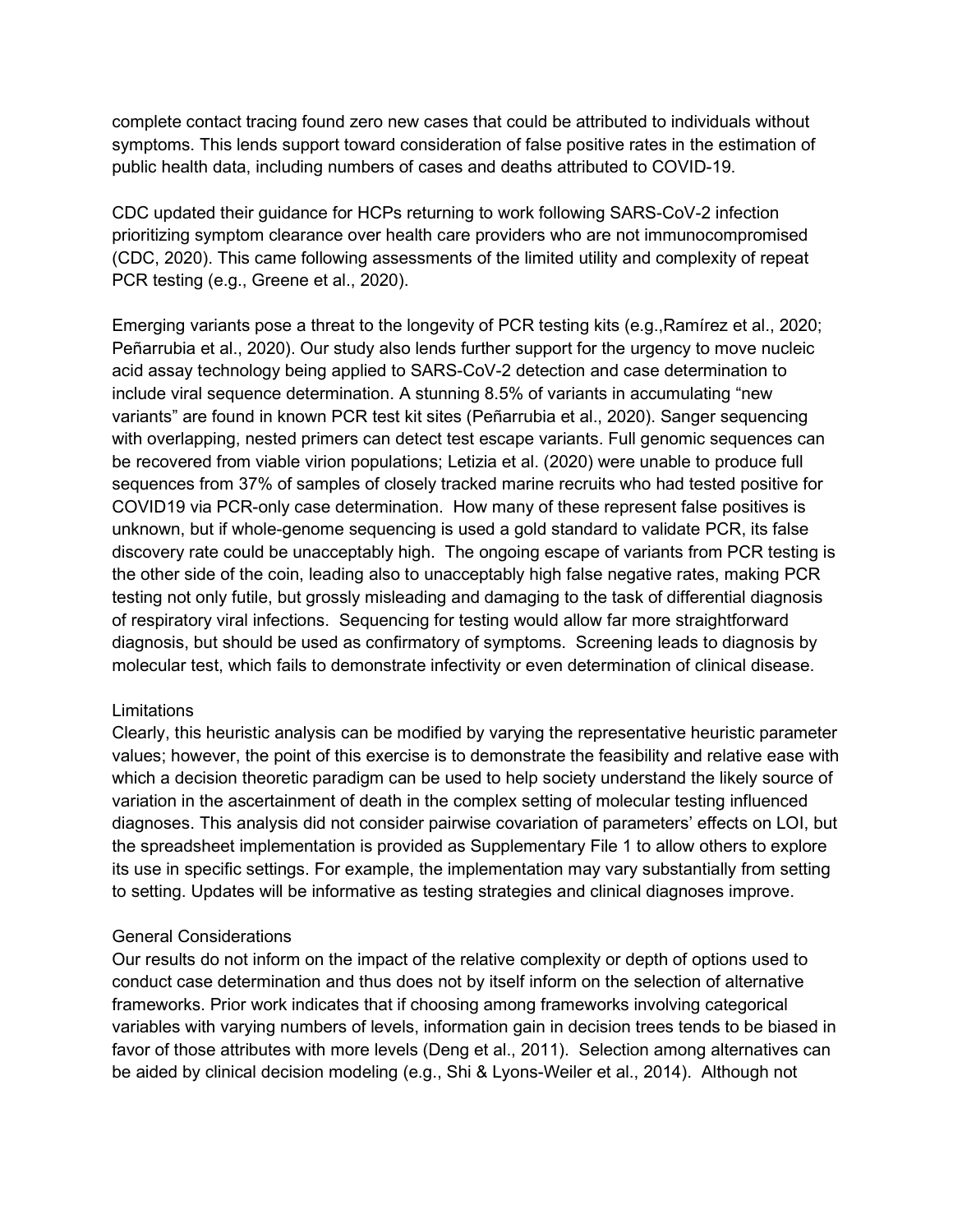explicitly stated as such, our model is inherently Bayesian due to the effects of decisions made at earlier nodes on later nodes.

This approach is clearly useful for comparing competing paradigms and identifying the most important factors that influence emergent relationships and their expected bounds in the real world. It must be stressed that the approach presented is relevant only for heuristic estimation toward optimization of policies for ascertainment of death. It does not consider the prevalence of disease and is not configured to be used to try to learn about policies on overall diagnosis. That will require additional parameters. For instance, when prevalence is low, test settings skewed to avoid false negatives will tend to lead to overall testing workflows that lead to lowered predictive value (increased false positive). Our second study in this series will provide a similar heuristic assessment of qRT-PCR-based testing.

The relative importance analysis makes the implied assumption that each % change in all variables are equally feasible; clearly this is related to the investment cost of bringing about increases or decreases in each variable, as well as the real-world costs of false negative and false positive diagnoses and deaths ascertained to COVID19. Essential decisions in public health must consider the balance of risks of costs of inferential errors (Lyons-Weiler, 2020). We hope our analysis is useful in putting to bed the question of ascertainment bias under CDC's protocol; the bias is necessarily present in any world in which their paradigm is used, and especially so when the molecular tests in use result in false positives. More sophisticated models in the future can be derived that give due consideration to real-world data on investment costs.

## Funding.

This study was funded by donations from the public to the Institute for Pure and Applied Knowledge. We are grateful to Andre Angelantoni for error-checking an early version of our analyses.

## Literature Cited

(CDC, 2021). Return to Work Criteria for Healthcare Personnel with SARS-CoV-2 Infection (Interim Guidance) CDC https://www.cdc.gov/coronavirus/2019-ncov/hcp/return-towork.html#TestBasedStrategy

Chen FY, Yang CP, Chen PY. Comment on the correct use of predictive values for evaluating diagnostic tests. Radiology. 2013 Jan;266(1):364-5; discussion 365-6. doi: 10.1148/radiol.12121346. PMID: 23264531.

Basile K, Maddocks S, Kok J, Dwyer DE. Accuracy amidst ambiguity: false positive SARS-CoV-2 nucleic acid tests when COVID-19 prevalence is low. Pathology. 2020 Dec;52(7):809-811. doi: 10.1016/j.pathol.2020.09.009. Epub 2020 Sep 30. PMID: 33087255; PMCID: PMC7524665. https://pubmed.ncbi.nlm.nih.gov/33087255/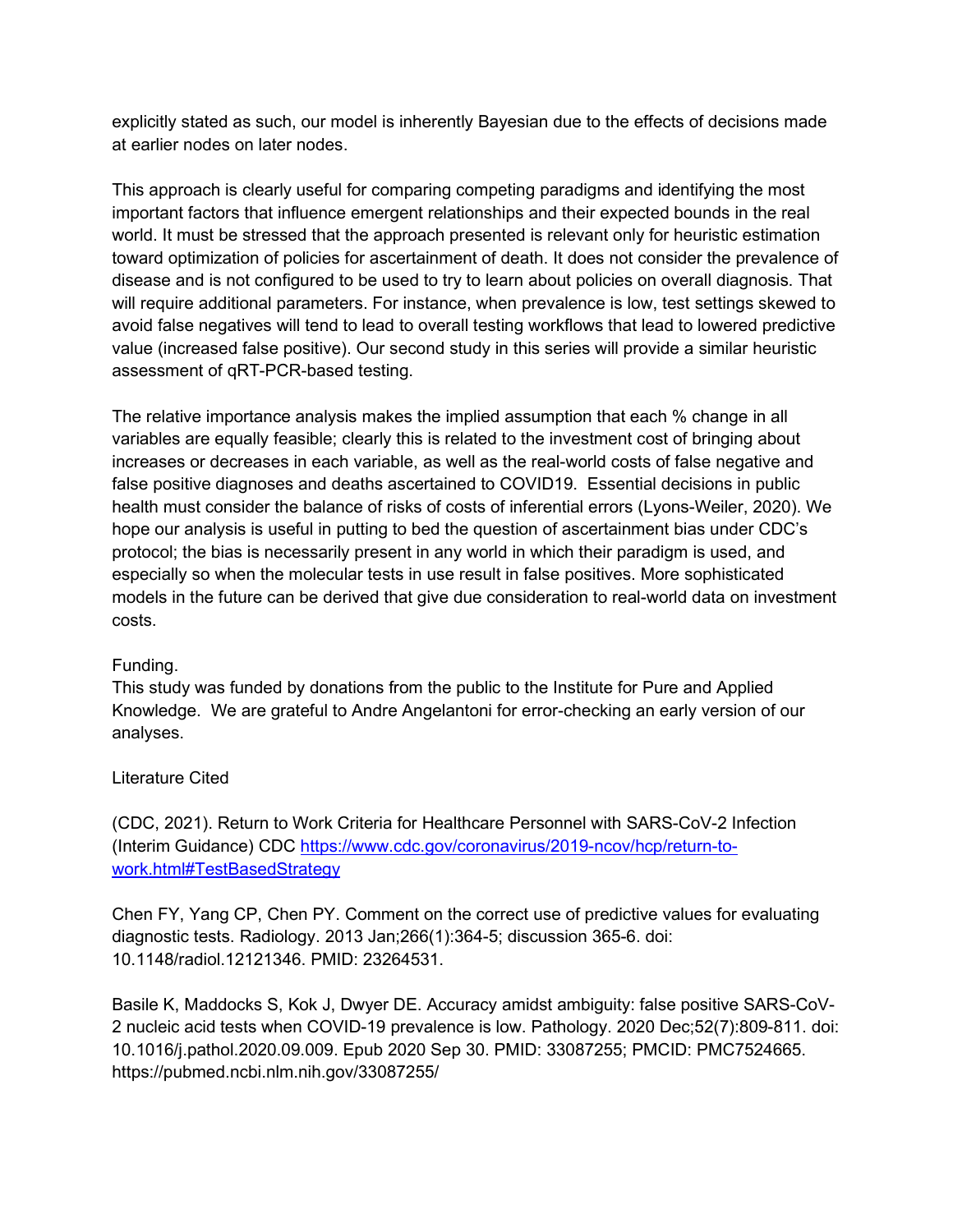Cao S, Gan Y, Wang C, Bachmann M, Wei S, Gong J, Huang Y, Wang T, Li L, Lu K, Jiang H, Gong Y, Xu H, Shen X, Tian Q, Lv C, Song F, Yin X, Lu Z. Post-lockdown SARS-CoV-2 nucleic acid screening in nearly ten million residents of Wuhan, China. Nat Commun. 2020 Nov 20;11(1):5917. doi: 10.1038/s41467-020-19802-w. PMID: 33219229; PMCID: PMC7679396.

Deng, H.; Runger, G.; Tuv, E. (2011). Bias of importance measures for multi-valued attributes and solutions. Proceedings of the 21st International Conference on Artificial Neural Networks (ICANN).

Ealy, H, M McEvoy, D Chong, J Nowicki, M Sava, S Gupta, D White, J Jordan, D Simon and P Anderson. COVID-19 Data Collection, Comorbidity & Federal Law: A Historical Retrospective. Science, Public Health Policy & the Law Oct 2020 2:4-22.

Greene DN, Dickerson JA, Greninger AL, Schmidt RL. When To Retest: an Examination of Repeat COVID-19 PCR Patterns in an Ambulatory Population. J Clin Microbiol. 2020 Aug 24;58(9):e01179-20. doi: 10.1128/JCM.01179-20. PMID: 32554480; PMCID: PMC7448670.

Katz AP, Civantos FJ, Sargi Z, Leibowitz JM, Nicolli EA, Weed D, Moskovitz AE, Civantos AM, Andrews DM, Martinez O, Thomas GR. False-positive reverse transcriptase polymerase chain reaction screening for SARS-CoV-2 in the setting of urgent head and neck surgery and otolaryngologic emergencies during the pandemic: Clinical implications. Head Neck. 2020 Jul;42(7):1621-1628. doi: 10.1002/hed.26317. Epub 2020 Jun 12. PMID: 32530131; PMCID: PMC7307014.

Lee, SH. 2020. Testing for SARS-CoV-2 in cellular components by routine nested RT-PCR followed by DNA sequencing International Journal of Geriatrics and Rehabilitation 2(1) 69-96.

Letizia AG, Ramos I, Obla A, Goforth C, Weir DL, Ge Y, Bamman MM, Dutta J, Ellis E, Estrella L, George MC, Gonzalez-Reiche AS, Graham WD, van de Guchte A, Gutierrez R, Jones F, Kalomoiri A, Lizewski R, Lizewski S, Marayag J, Marjanovic N, Millar EV, Nair VD, Nudelman G, Nunez E, Pike BL, Porter C, Regeimbal J, Rirak S, Santa Ana E, Sealfon RSG, Sebra R, Simons MP, Soares-Schanoski A, Sugiharto V, Termini M, Vangeti S, Williams C, Troyanskaya OG, van Bakel H, Sealfon SC. SARS-CoV-2 Transmission among Marine Recruits during Quarantine. N Engl J Med. 2020 Dec 17;383(25):2407-2416. doi: 10.1056/NEJMoa2029717. Epub 2020 Nov 11. PMID: 33176093; PMCID: PMC7675690.

Peñarrubia L, Ruiz M, Porco R, Rao SN, Juanola-Falgarona M, Manissero D, López-Fontanals M, Pareja J. Multiple assays in a real-time RT-PCR SARS-CoV-2 panel can mitigate the risk of loss of sensitivity by new genomic variants during the COVID-19 outbreak. Int J Infect Dis. 2020 Aug;97:225-229. doi: 10.1016/j.ijid.2020.06.027. Epub 2020 Jun 12. PMID: 32535302; PMCID: PMC7289722.

Ramírez JD, Muñoz M, Hernández C, Flórez C, Gomez S, Rico A, Pardo L, Barros EC, Paniz-Mondolfi AE. Genetic Diversity Among SARS-CoV2 Strains in South America may Impact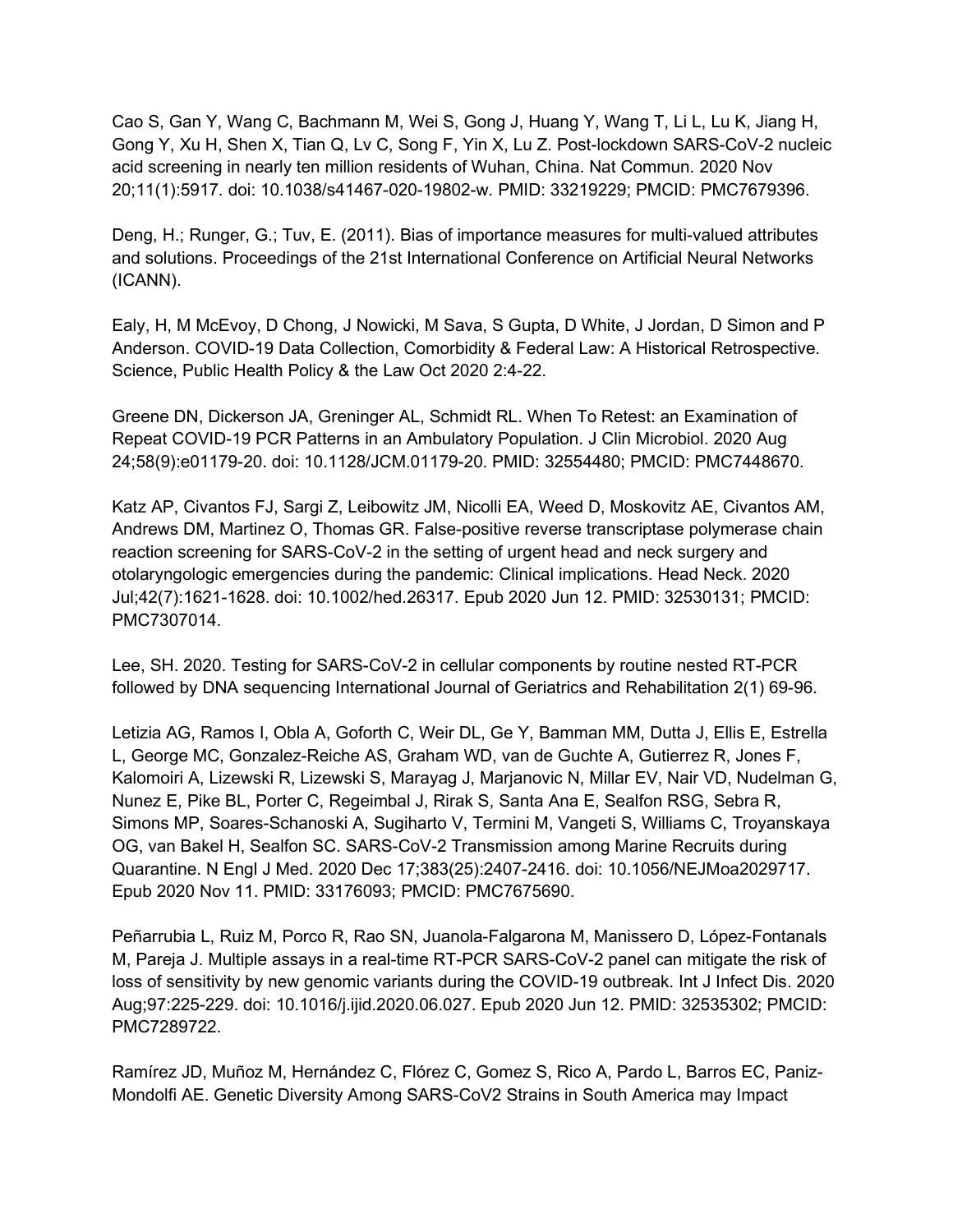Performance of Molecular Detection. Pathogens. 2020 Jul 17;9(7):580. doi: 10.3390/pathogens9070580. PMID: 32708840; PMCID: PMC7400710.

Shi H, Lyons-Weiler J. Clinical decision modeling system. BMC Med Inform Decis Mak. 2007 Aug 13;7:23. doi: 10.1186/1472-6947-7-23. PMID: 17697328; PMCID: PMC2131745.

US CDC. FACT SHEET FOR HEALTHCARE PROVIDERS Updated: December 1, 2020 https://www. cdc. gov/coronavirus/2019-ncov/downloads/Factsheet-for-Healthcare-Providers-2019-nCoV. pdf

Wernike K, Keller M, Conraths FJ, Mettenleiter TC, Groschup MH, Beer M. Pitfalls in SARS-CoV-2 PCR diagnostics. Transbound Emerg Dis. 2020 Jun 14:10.1111/tbed.13684. doi: 10.1111/tbed.13684. Epub ahead of print. PMID: 32536002; PMCID: PMC7323359

World Health Organization, 2021a. WHO Information Notice for IVD Users 2021/05: Nucleic acid testing (NAT) technologies that use polymerase chain reaction (PCR) for detection of SARS-CoV-2 https://www.who.int/news/item/20-01-2021-who-information-notice-for-ivd-users-2020-05

Accessed 3/7/2021

World Health Organization 2021b. COVID-19 Weekly Epidemiological Update Weekly epidemiological update - 16 February 2021. https://www.who.int/publications/m/item/weeklyepidemiological-update---16-february-2021

Yamamoto K, Saito S, Hayakawa K, Hashimoto M, Takasaki J, Ohmagari N. When should clinicians repeat SARS-CoV-2 RT-PCR?: Repeat PCR testing targeting patients with pulmonary CT findings suggestive of COVID-19. Jpn J Infect Dis. 2020 Aug 31. doi: 10.7883/yoken.JJID.2020.531. Epub ahead of print. PMID: 32863359.

--

References

Lyons-Weiler, 2020a. Balance of Risk in COVID-19 Reveals the extreme cost of the false positives. Intern J Vacc Theor, Pract, Research 1(2):209-222.

Lyons-Weiler, J. 2020. Lyons-Weiler, J. 2020b. Plan B public health infrastructure and operations oversight reform for America. Intl J Vacc Theor, Pract, Research 1(2):283-294.

Madewell ZJ, Yang Y, Longini IM Jr, Halloran ME, Dean NE. Household Transmission of SARS-CoV-2: A Systematic Review and Meta-analysis. JAMA Netw Open. 2020 Dec 1;3(12):e2031756. doi: 10.1001/jamanetworkopen.2020.31756. PMID: 33315116; PMCID: PMC7737089. https://pubmed.ncbi.nlm.nih.gov/33315116/